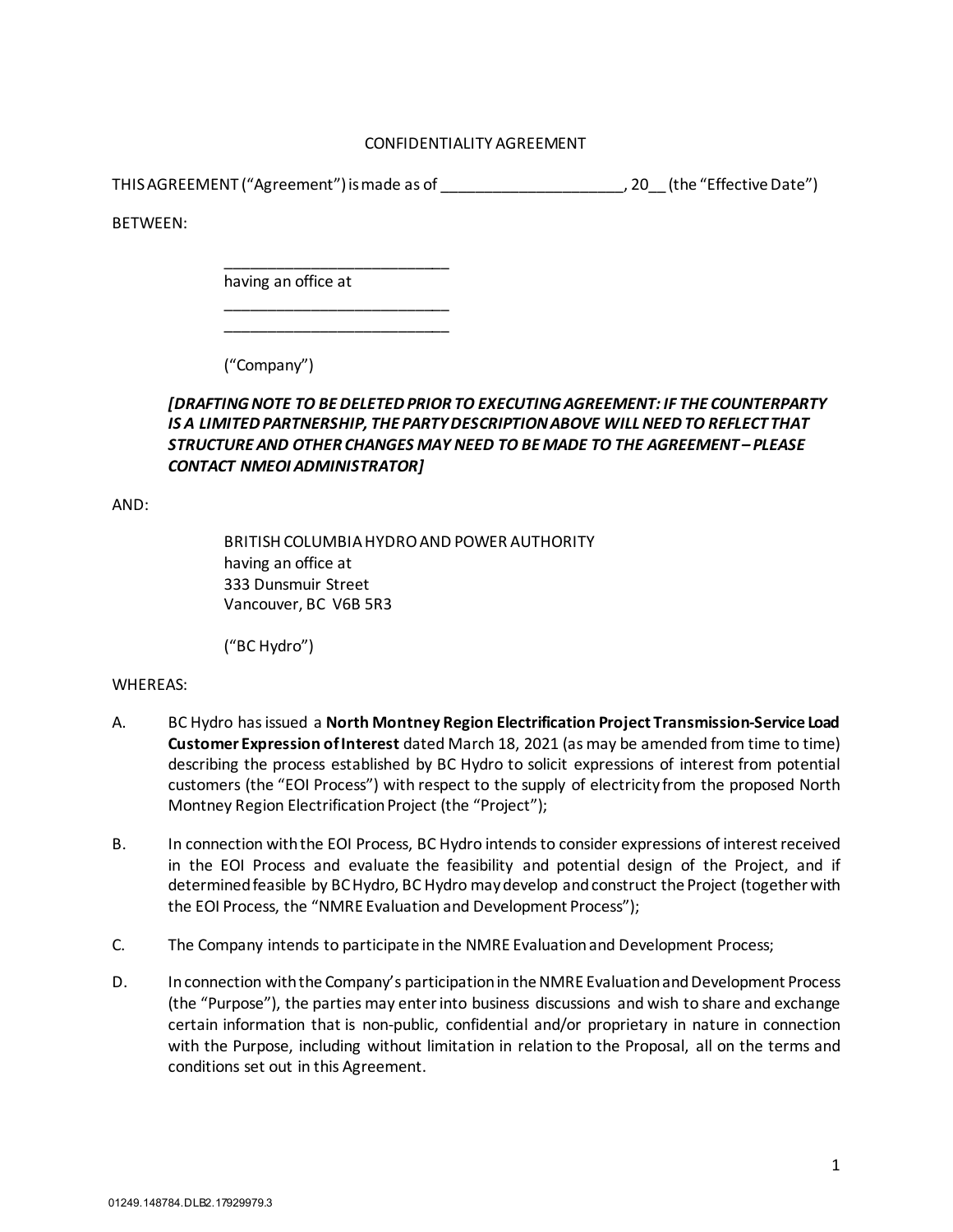NOW THEREFORE, in consideration of the mutual covenants contained in this Agreement, the parties agree as follows:

- <span id="page-1-1"></span>1. **Definition of Confidential Information.** In this Agreement, the term "Confidential Information" means, subject to Section [2:](#page-1-0)
	- (a) all information in any form disclosed by either party (the "Disclosing Party") or its Representatives to the other party (the "Recipient") or its Representatives on or after the Effective Date in connection with the Purpose, including without limitation and for greater certainty any such information owned by a third party and any draft or final nonpublic tariff documents developed by BC Hydro; and
	- (b) all notes, compilations, working papers, studies, analyses and any other documents prepared by or for the Recipient or its Representativesthat contain or are derived from, in whole or in part, information described in paragrap[h \(a\).](#page-1-1)
- <span id="page-1-3"></span><span id="page-1-0"></span>2. **Exclusions.** Confidential Information does not include information that the Recipient can clearly demonstrate:
	- (a) is lawfully disclosed to the Recipient by a third person who, in the Recipient's reasonable belief following due enquiry, has the right to make such disclosure without violating any confidentiality obligation to the Disclosing Party;
	- (b) was developed independently by the Recipient, before disclosure to it by the Disclosing Party or its Representatives; or
	- (c) is or comes into the public domain, other than through a violation of this Agreement by the Recipient.

For greater certainty, information disclosed under this Agreement will not be considered to be within the scope of any of the exclusions set out in this Section [2](#page-1-0) merely because individual elements of the information are within one or more of the exclusions. Any combination of information or data that comprises part of the Confidential Information will not be within the scope of any exclusion solely because the individual parts of that information or data are in the public domain unless the combination itself is also in the public domain.

- 3. **Definition of Representatives.** In this Agreement, the term "Representatives" means:
	- (a) for each of BC Hydro and the Company, their respective employees, officers, directors, agents, contractors, consultants or advisors;
	- (b) for BC Hydro, its affiliates; and
	- (c) for the Company, *[INSERT NAME(S) OF SPECIFIED AFFILIATES OF THE COMPANY].*
- <span id="page-1-2"></span>4. **Non-Disclosure.** Each Recipient will keep Confidential Information that it has received strictly confidential and will not disclose such Confidential Information to any third party, except:
	- (a) a Recipient may disclose Confidential Information to its Representatives, but only on a 'need to know' basis as reasonably necessary in connection with the Purpose, and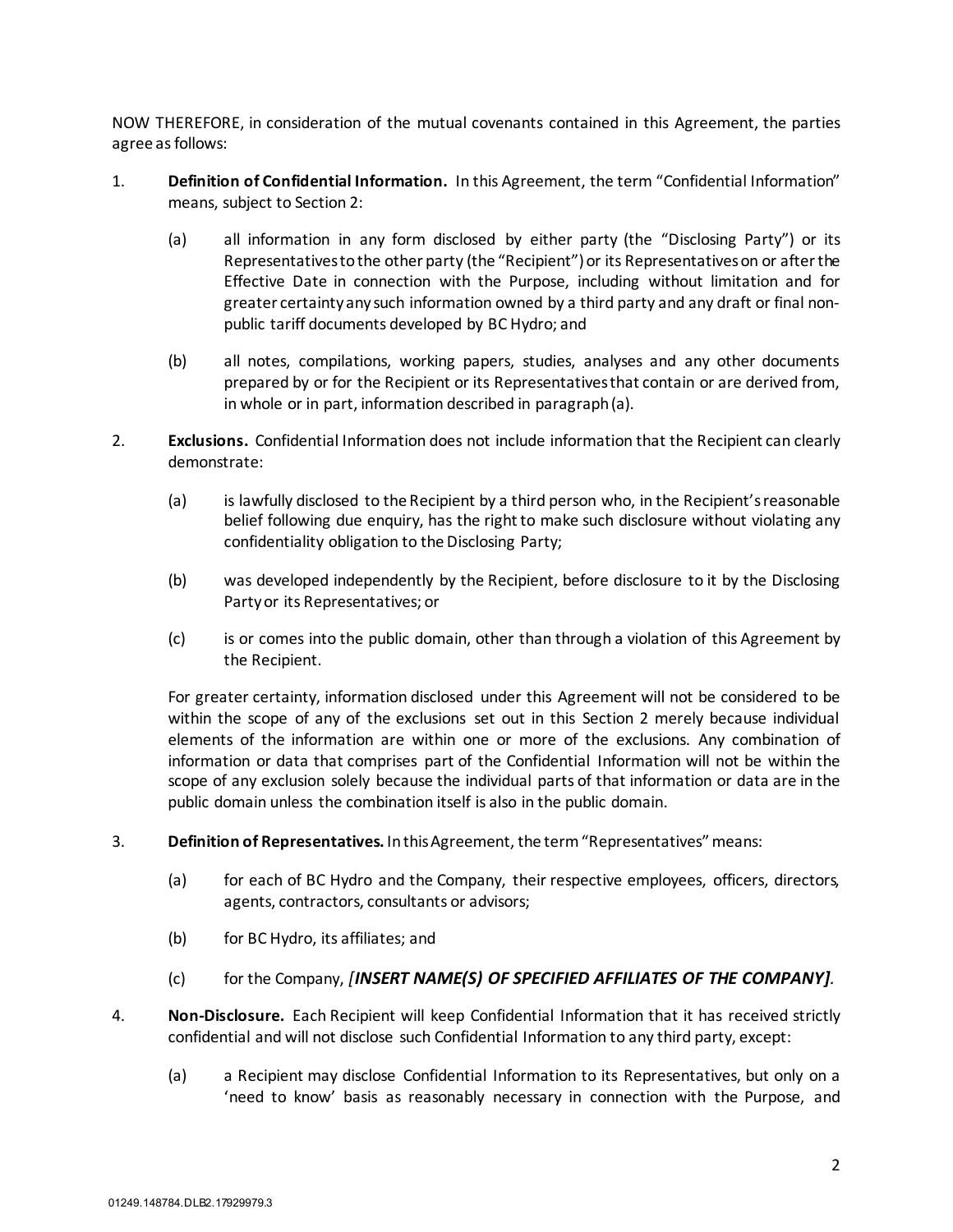provided such Representatives are informed of the confidential nature of the information and obliged in a manner consistent with this Agreement to maintain the confidentiality of the Confidential Information disclosed to them;

- (b) if required by law, court order, or a regulatory authority having jurisdiction, provided however that the Recipient will, to the extent that it is not legally prohibited from doing so, provide written notice to the Disclosing Party as soon as reasonably practicable after becoming aware of such requirement and in any event prior to making any such required disclosure, and the Recipient will limit its disclosure to that which it is required to make by the applicable law, order or regulatory authority;
- (c) BC Hydro may disclose Confidential Information that it has received under this Agreement:
	- (i) to any ministers, deputy ministers, servants or employees of the Province of British Columbia or of Canada, in either case to the extent that BC Hydro considers disclosure is necessary or desirable for any purpose;
	- (ii) in any regulatory proceeding to the extent BC Hydro considers disclosure is necessary or desirable to support its position in such proceeding, or in connection with any other regulatory filing or reporting that may be required; or
	- (iii) to reliability organizations, reliability coordinators, balancing authorities, transmission operators or othersto the extent that BC Hydro considers disclosure is necessary or desirable for operating reliability or compliance purposes, provided each of them is advised of the confidential nature of the information;
- (d) as reasonably necessary in proceedings to enforce the terms of this Agreement; or
- (e) with the prior written agreement of the Disclosing Party.
- 5. *Freedom of Information and Protection of Privacy Act***.** Without limiting the generality of the exceptions set out in Sectio[n 4,](#page-1-2) the Company acknowledges that BC Hydro is subject to the British Columbia *Freedom of Information and Protection of Privacy Act* and associated regulations, and agrees that BC Hydro's obligations and the restrictions on use of Confidential Information under this Agreement are subject to the provisions of that legislation, as may be amended or replaced from time to time.
- 6. **Restricted Use.** Subject to the disclosures permitted under Section [4,](#page-1-2) each party will use, and direct its Representatives to use, Confidential Information that it has received under this Agreement only for the Purpose, and for no other purpose. A Recipient may not use the Confidential Information of the Disclosing Party, or permit it to be used, to reverse engineer, disassemble, decompile or design around the Disclosing Party's proprietary services, products and/or confidential intellectual property.
- 7. **Safeguarding.** Each party will exercise at least the same degree of care in safeguarding the Confidential Information that it has received under this Agreement against loss, theft and inadvertent disclosure as it does for its own Confidential Information, and in any event no less than a commercially reasonable degree of care.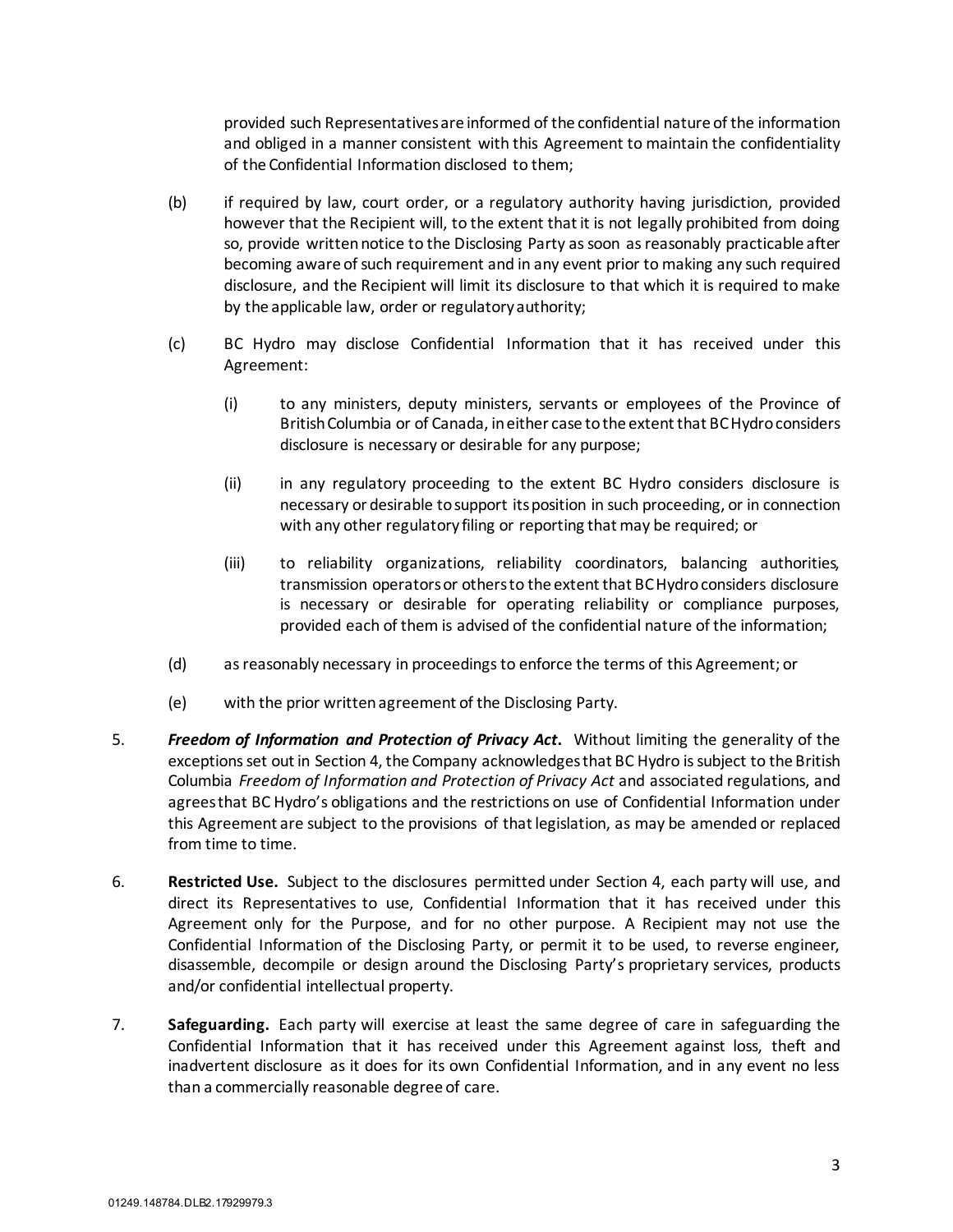- 8. **Ownership.** Each Disclosing Party retains its entire right, title and interest, including without limitation all intellectual property and other rights, in and to all of its Confidential Information. A Recipient acquires no ownership interest in any such Confidential Information, and any disclosure of such Confidential Information under this Agreement will not be construed as an assignment, grant, option, licence or other transfer of any such right, title or interest whatsoever to the Recipient or any of its Representatives. Each Recipient specifically acknowledges and agrees that it has no right, title or interest in or to the Confidential Information of the Disclosing Party. The Recipient will not remove any copyright, confidential, proprietary rights or intellectual property notices attached to or included in any Confidential Information received from the Disclosing Party and the Recipient will reproduce all such notices on any copies.
- 9. **Loss of Confidential Information.** A Recipient will, as soon as is reasonably practicable, notify the Disclosing Party in writing if any information comes to the attention of the Recipient or its Representatives which may indicate there was or is likely to be a breach of the Recipient's obligations of non-disclosure in this Agreement, or any misuse of any of the Confidential Information that it has received under this Agreement. The Recipient will use reasonable efforts to retrieve any lost or wrongfully disclosed Confidential Information and to prevent any further unauthorized disclosure or use.
- <span id="page-3-0"></span>10. **Return of Confidential Information.** Within 10 days of the Disclosing Party's written request, the Recipient will return to the Disclosing Party or destroy all of the Confidential Information in its and its Representatives' possession, subject to the following exceptions:
	- (a) If a Recipient (or any of its Representatives) is required by either applicable law or the rules or bylaws of a professional association to which it belongs and which has jurisdiction over it to retain copies of all, or any part, of the Confidential Information, it may retain one copy for archival purposes in accordance with such applicable law or rules and regulations or any written document retention policy.
	- (b) A Recipient and its Representatives may retain copies of the Confidential Information described in Sectio[n 1\(b\)](#page-1-3) and copies of any Confidential Information in routine back-up of electronic data processing systems until the ordinary course deletion of the information.

If requested by the Disclosing Party, the Recipient will certify in writing that the Confidential Information has been destroyed or otherwise retained in accordance with the requirements of this Section [10.](#page-3-0)

- 11. **Term.** This Agreement commences on the Effective Date and expires on the earlier of:
	- (a) the date that is six yearsafter the Effective Date of this Agreement; and
	- (b) the date which is 10 days after the date on which either party has provided written notice to the other party that the Purpose is concluded.

## 12. **Survival of Obligations.**

(a) Each party's obligations under this Agreement survive any destruction of the Confidential Information, and any retained Confidential Information will remain subject to the confidentiality requirements of and restrictions on use in this Agreement.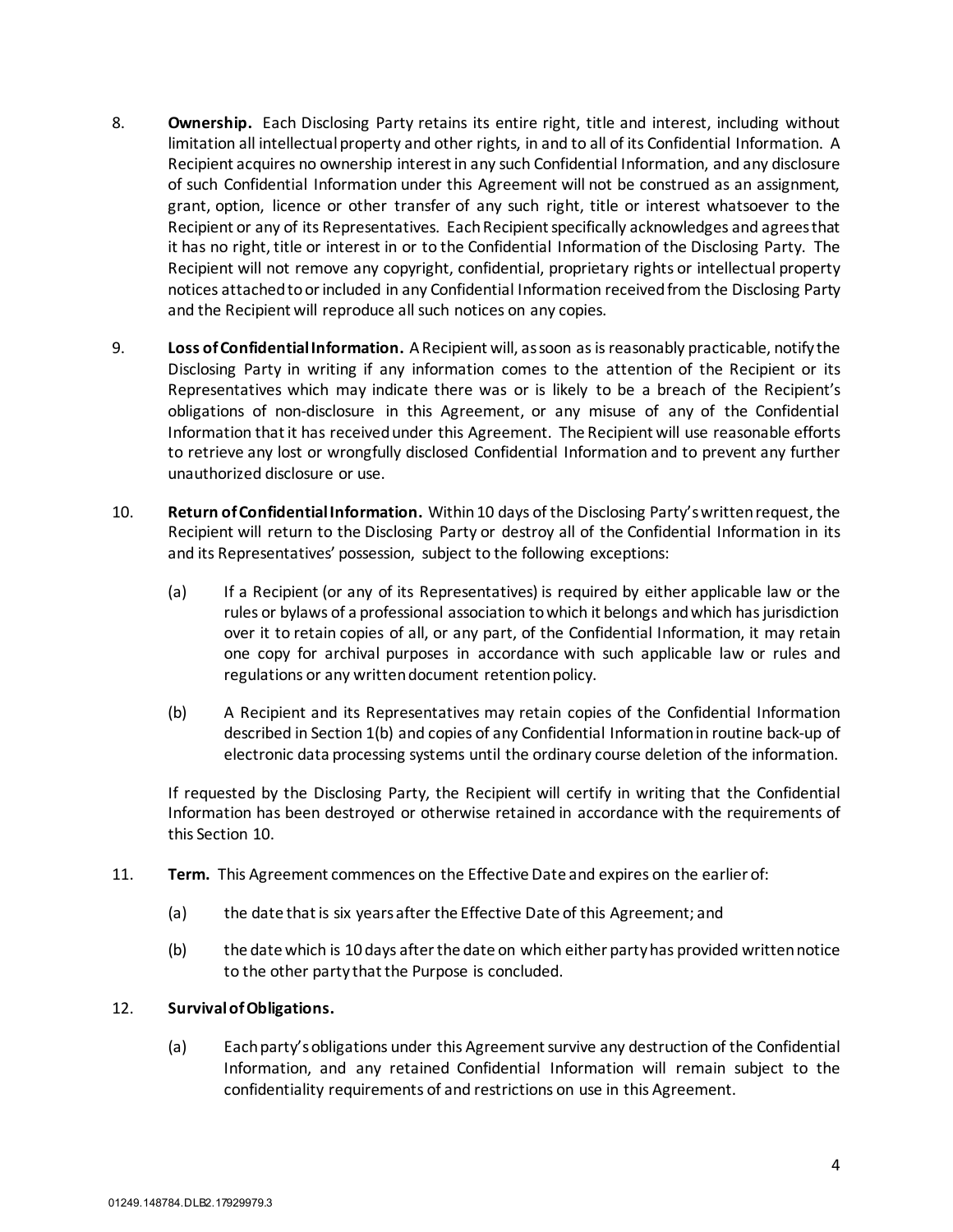- (b) Each party's rights and obligations under this Agreement will survive for a period of six years from the date of the expiry of this Agreement, even after the return or destruction of each party's Confidential Information by the other party.
- 13. **Equitable Remedies.** Each party acknowledges that irreparable harm may result to the other party if it breaches its obligations under this Agreement and each party acknowledges that such a breach would not be adequately compensable by an award of damages. Accordingly, each party agreesthat remedies for any such breach may include, in addition to other remedies and damages available in law or equity or under this Agreement, specific performance, injunctive relief or other equitable relief enjoining such breach.
- 14. **Liability.** Each Recipient will be responsible and liable to the Disclosing Party for any unauthorized disclosure or use of Confidential Information by its Representativesor by any third party to whom the Recipient or any of its Representatives discloses Confidential Information. In no event will either party be liable to the other party in connection with any breach of this Agreement for any indirect, incidental or consequential damages, including without limitation loss of profits. All Confidential Information is provided "as is" and without any warranty, express, implied, or otherwise, regarding its accuracy, completeness, performance or fitness for a particular purpose.
- 15. **No Waiver.** No implied waiver by any party will arise in the absence of a waiver in writing signed by that party. No failure or delay in exercising any right, power, or privilege under this Agreement will operate as a waiver, nor will any single or partial failure in exercising any right, power, or privilege preclude any other further exercise of that or any other right, power, or privilege.
- 16. **Relationship.** Nothing in this Agreement creates any relationship of partnership, co-venturer, or principal and agent between the parties. In addition, nothing in this Agreement obligates or compels either party to: a) disclose any Confidential Information to the other party; or b) to negotiate for or enter into any business or contractual arrangement or otherwise pursue the Purpose unless and until both parties execute a definitive written agreement with respect to such arrangement.
- 17. **Notices.** Any notice required or permitted to be given under this Agreement must be in writing and may be delivered by registered mail, by hand, by email or by other designated form of electronic communication, if to BC Hydro, Attention: *Manager, Business & Economic Development*, at *333 Dunsmuir, Vancouver, B.C., V6B 5R3, admin\_BD@bchydro.com]*, and if to Company, Attention: *[INSERT NAME]* at *[INSERT MAILING ADDRESS AND EMAIL ADDRESS -* **DELETE ALL INSTRUCTIONS]**, or to such other address as a party may designate by subsequent notice. A notice given by email or other designated form of electronic communication will be deemed to have been delivered (even if no individual with the recipient is aware of its delivery) when it enters an information processing system that the recipient has designated for the purpose of receiving notices under this Agreement and is in a form capable of being processed by that system.
- 18. **Governing Law.** This Agreement will be governed by and interpreted and construed under the laws of the Province of British Columbia and the laws of Canada applicable in the Province of British Columbia as if it were executed and to be performed wholly within the Province of British Columbia. Each of the parties submits to the exclusive jurisdiction of the courts of British Columbia. If a party is not incorporated or registered in British Columbia, it will appoint an agent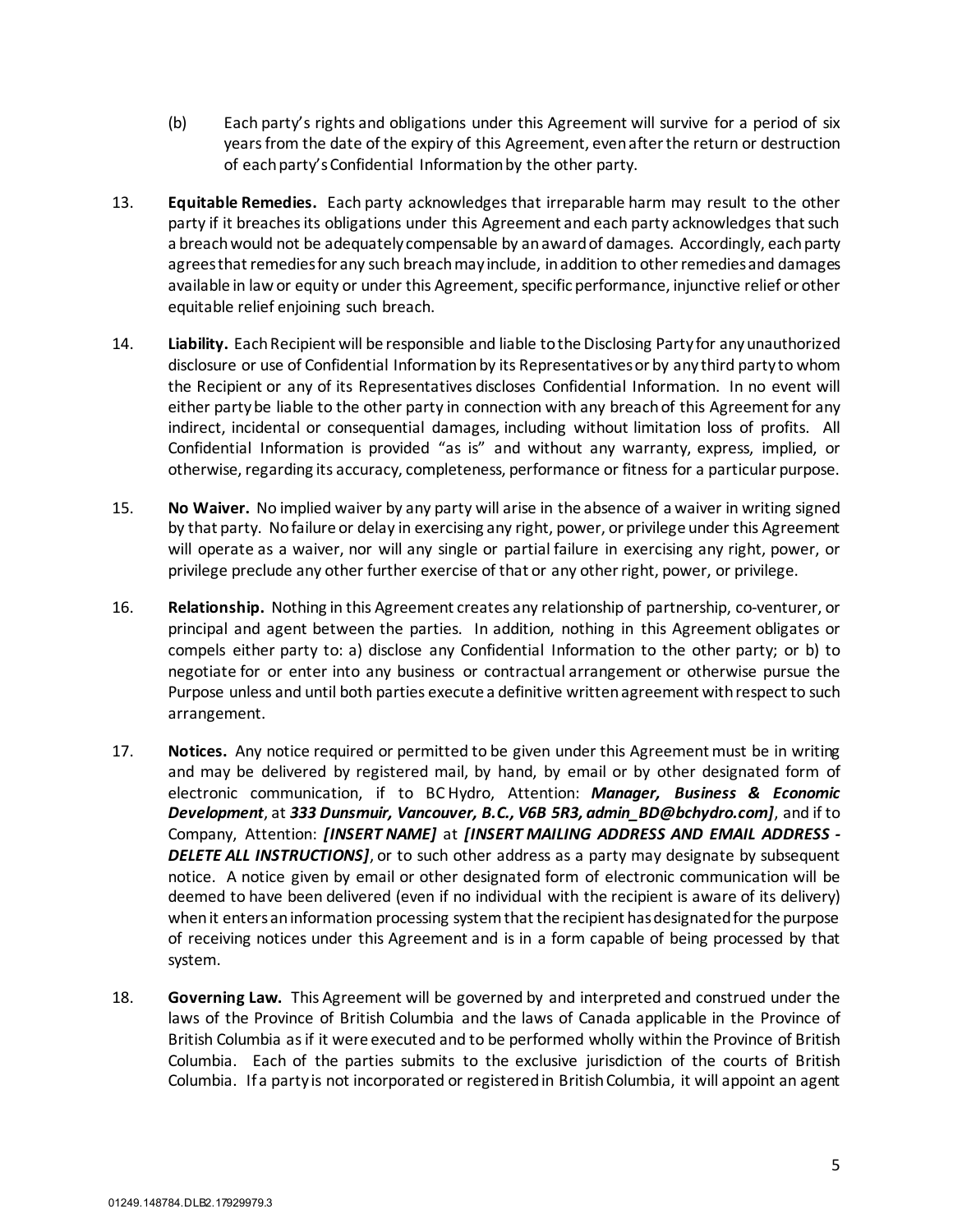to receive service of process in British Columbia and notify the other party of the name and address of the appointed agent.

- 19. **Validity.** If any provision of this Agreement is declared or held to be invalid or unenforceable, that provision will be severed, and all other provisions will continue to be valid and enforceable.
- 20. **Assignment and Enurement.**This Agreement is not assignable by a party without the prior written consent of the other party, not to be unreasonably withheld. This Agreement ensures to the benefit of, and is binding upon, the parties and their respective successors and permitted assigns.
- 21. Amendment. This Agreement may not be modified except by an agreement signed by all parties.